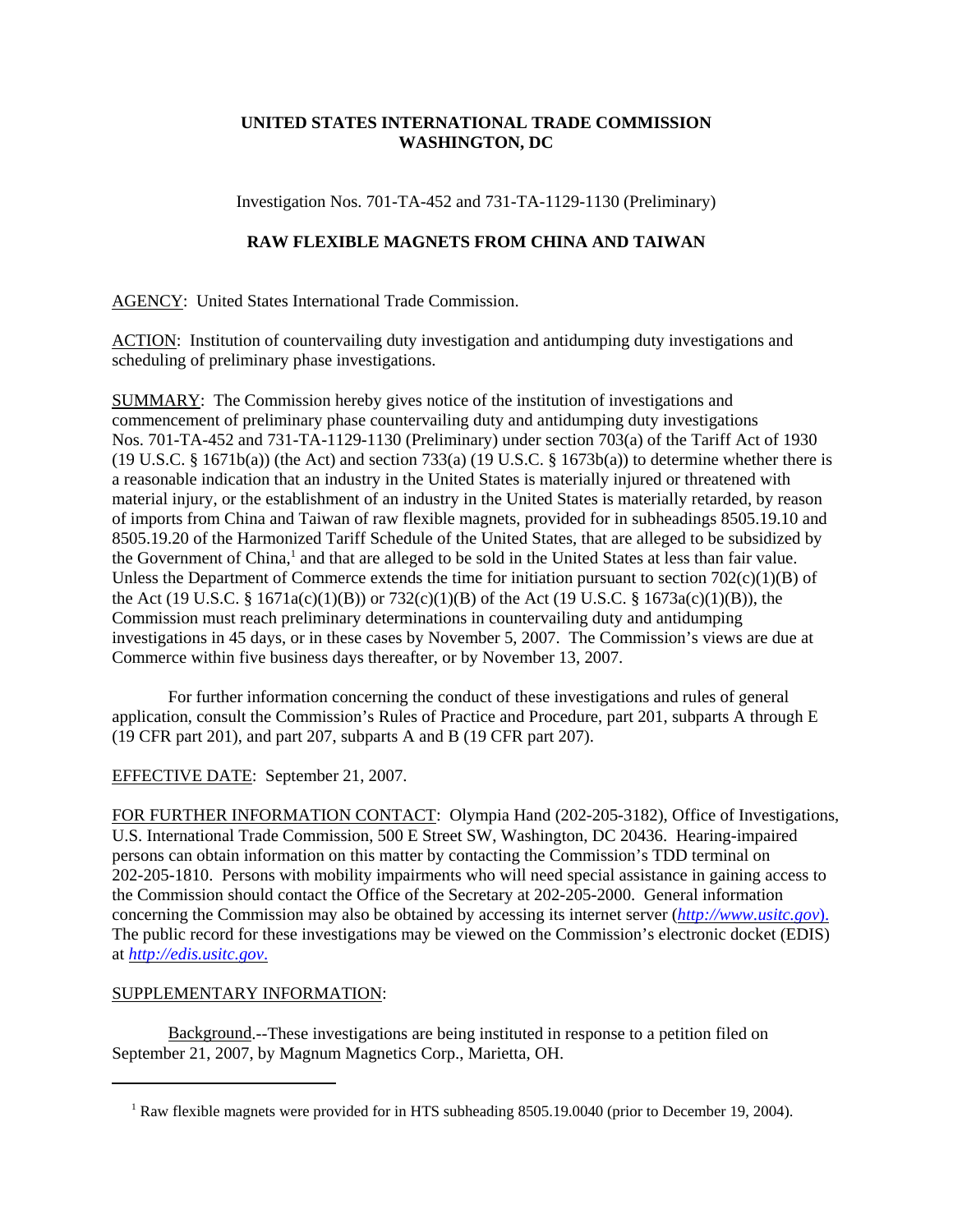Participation in the investigations and public service list.--Persons (other than petitioners) wishing to participate in the investigations as parties must file an entry of appearance with the Secretary to the Commission, as provided in sections 201.11 and 207.10 of the Commission's rules, not later than seven days after publication of this notice in the *Federal Register*. Industrial users and (if the merchandise under investigation is sold at the retail level) representative consumer organizations have the right to appear as parties in Commission countervailing duty and antidumping investigations. The Secretary will prepare a public service list containing the names and addresses of all persons, or their representatives, who are parties to these investigations upon the expiration of the period for filing entries of appearance.

Limited disclosure of business proprietary information (BPI) under an administrative protective order (APO) and BPI service list.--Pursuant to section 207.7(a) of the Commission's rules, the Secretary will make BPI gathered in these investigations available to authorized applicants representing interested parties (as defined in 19 U.S.C. § 1677(9)) who are parties to the investigations under the APO issued in the investigations, provided that the application is made not later than seven days after the publication of this notice in the *Federal Register*. A separate service list will be maintained by the Secretary for those parties authorized to receive BPI under the APO.

Conference.--The Commission's Director of Operations has scheduled a conference in connection with these investigations for 9:30 a.m. on October 12, 2007, at the U.S. International Trade Commission Building, 500 E Street SW, Washington, DC. Parties wishing to participate in the conference should contact Olympia Hand (202-205-3182) not later than October 9, 2007, to arrange for their appearance. Parties in support of the imposition of countervailing and antidumping duties in these investigations and parties in opposition to the imposition of such duties will each be collectively allocated one hour within which to make an oral presentation at the conference. A nonparty who has testimony that may aid the Commission's deliberations may request permission to present a short statement at the conference.

Written submissions.--As provided in sections 201.8 and 207.15 of the Commission's rules, any person may submit to the Commission on or before October 17, 2007, a written brief containing information and arguments pertinent to the subject matter of the investigations. Parties may file written testimony in connection with their presentation at the conference no later than three days before the conference. If briefs or written testimony contain BPI, they must conform with the requirements of sections 201.6, 207.3, and 207.7 of the Commission's rules. The Commission's rules do not authorize filing of submissions with the Secretary by facsimile or electronic means, except to the extent permitted by section 201.8 of the Commission's rules, as amended, 67 Fed. Reg. 68036 (November 8, 2002). Even where electronic filing of a document is permitted, certain documents must also be filed in paper form, as specified in II (C) of the Commission's Handbook on Electronic Filing Procedures, 67 Fed. Reg. 68168, 68173 (November 8, 2002).

In accordance with sections 201.16(c) and 207.3 of the rules, each document filed by a party to the investigations must be served on all other parties to the investigations (as identified by either the public or BPI service list), and a certificate of service must be timely filed. The Secretary will not accept a document for filing without a certificate of service.